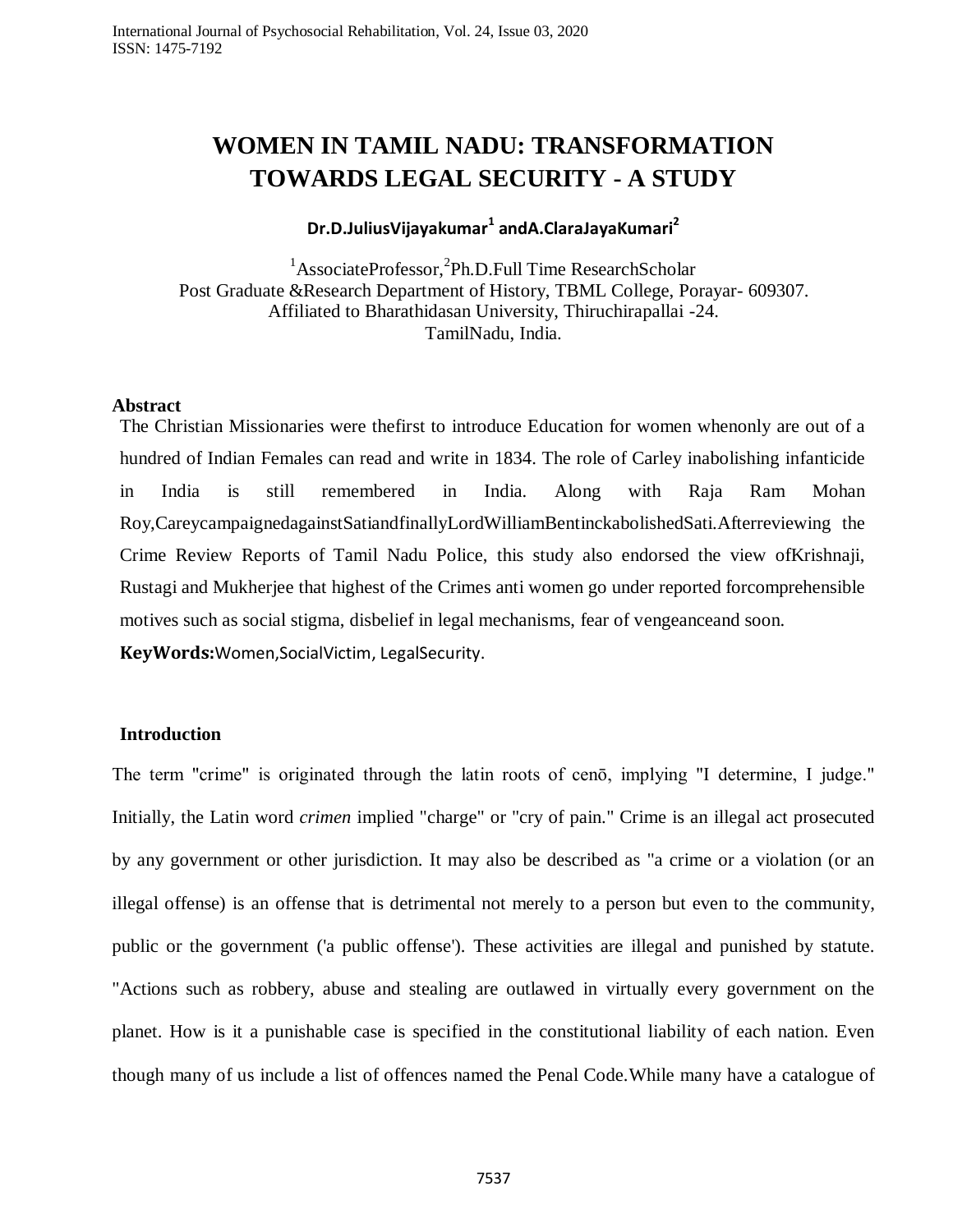crimes called the [criminal code.](https://en.wikipedia.org/wiki/Criminal_code) Before analyzing the important provision of Indian Penal code for the crimes against women, it is essential to study the various crimes committed in the past and among them with cultural sanctions.

Throughout the ancient era of Indian history, the Women coexisted treated with great respect. During the Vedic period, equal treatment was given to men and women, and the latter even enjoyed the freedom of choosing their life- partners. They have participated in cultural events, festivals and public functions. The fact that the age of girls to be given in marriage in the Vedic period was sixteen to eighteen indicates that child-marriage was not favoured during that period. The Vedic society allowed widows to remarry and treated them well. But, in the later Vedic period, the position of women deteriorated gradually and their status suffered with the advent of Manu"s Code. It sanctioned child marriage, denied women education and treated them like *sudras*. 1

During the Sangam Age, women were inferior to men and had to submit themselves to the dictates of their men folk in all walks of life. As women were dependent on men, they did not enjoy any status, both in public and family life.<sup>4</sup> Sangam literature clearly describes women's status in the society. An occasional treatise like *IrayanarAhapporul*, may refer to women"s equality with men. But "Shyness (*nanam*), holding steadfast to what is taught to one (*madam*), shrinking from the unfamiliar (*achcham*), and a sense of disgust at unaccustomed persons or things (*payirppu*)" were the major traits to be adhered to by women. They were confined to the houses and were watched by the female elders of the house.<sup>2</sup>Owing to the freedom enjoyed by women it was possible for young people to choose their life partners. The *Sangam* literature refers to the curious of customs of *karpu* (Chastity) and *kalavu*(Secret Love). Both the lover and lady-lover were honest people with mutual trust towards each other, normally they did not desert each other, and rarely, they separated themselves. The "*karpu*" became effective the moment, a woman set her hearts on a man and from that moment she began to treat him as her lord and wore the *mullai* flower representing future marriage.<sup>3</sup> Elopement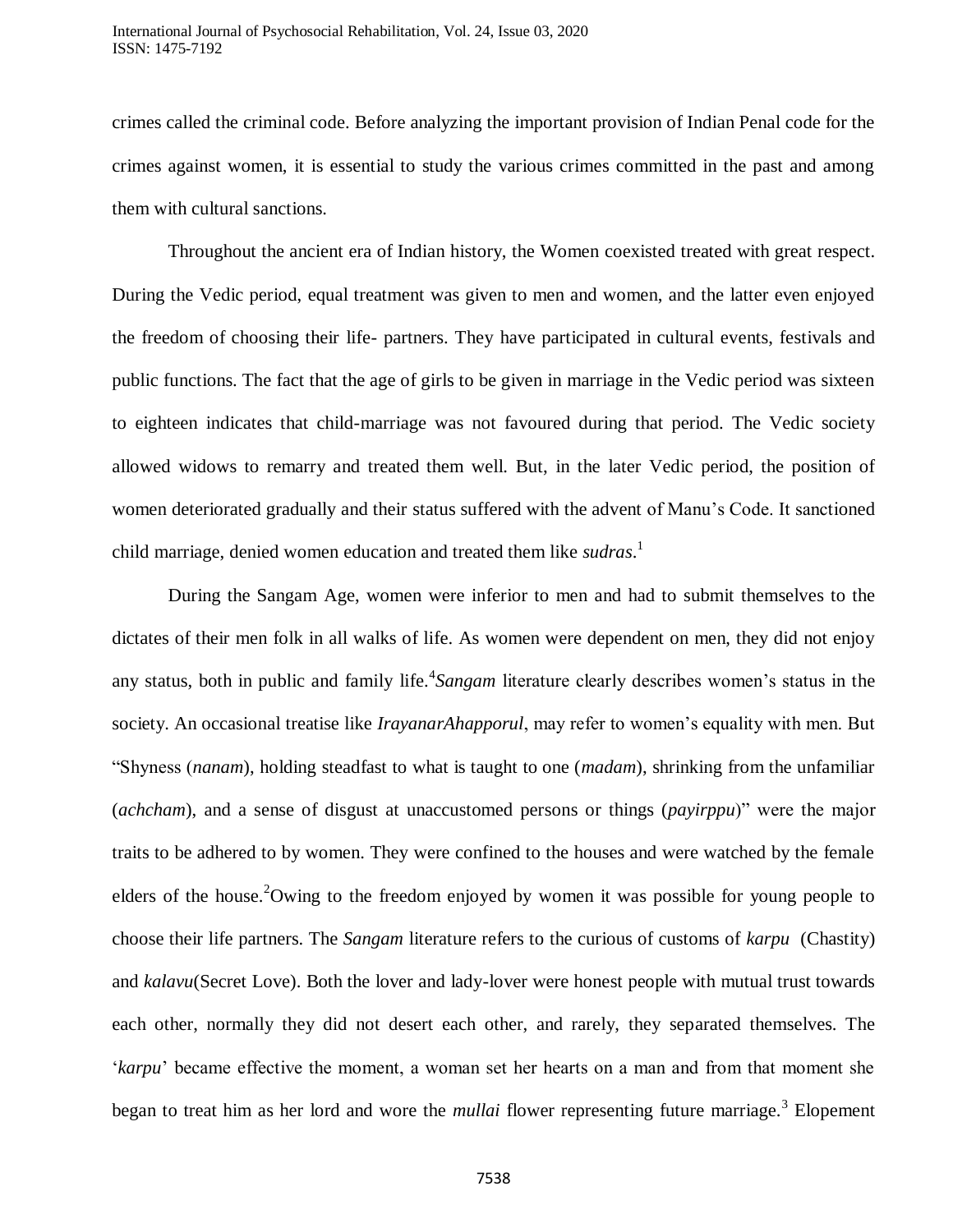was permitted. Notwithstanding this freedom the foremost idea that emerges in the *Sangam* period is that women played a subordinate role. Widows led a secluded and isolated life.<sup>4</sup>

As it was an extension of the *Sangam* Age, the medieval period also became an unequal society due to the influence of Islam. During this period, the part of women imitated to the dictum laid down by Manu, which imposes to a number of restrictions on upon the freedom of women.<sup>5</sup> In patriarchal societies, the mother "had a less active role in the upbringing of children in the family". Their only career in life was to minister to men's physical pleasures and wants.<sup>6</sup> They had no equal status with men and the importance of the wife"s role during ceremonies merely allowed the presence of the wife near the husband.<sup>7</sup> Since the recognition of womanhood was getting lost in society.

Women were sold as slaves during the medieval period to the temples due to famines and also due to economic distresses.<sup>37</sup> Women were sold to temples to dedicate themselves for temple services. Even the absconding women slaves were searched and recovered and were compelled to continue their services. The practice of employing women for the temple works started from the Pallava period, but they considered themselves not as slaves of human beings but of God. Women in temple administration came into prominence from  $11<sup>th</sup>$  century A.D. They were also called *devaradiyar* as they were dedicated for a spiritual life of divine services. Later on, they took to dancing and music because of their talents in the field of fine arts. But it started deteriorated from about the 16<sup>th</sup> century A.D and degeneracy in moral standards had set in among *devaradiyar* and many of them married and led family life.

*Sati* was an inhuman practice in those days in the medieval Tamil society; it means *udankattaierudal* or *tippaidal* in Tamil. As a good wife was supposed not to live a life of hardship after the death of her husband, she adhered to the practice of *sati*. <sup>8</sup> Mostly, the women of royal families committed sati. For instance,Just like in 973 A.D when Sundara Chola passed,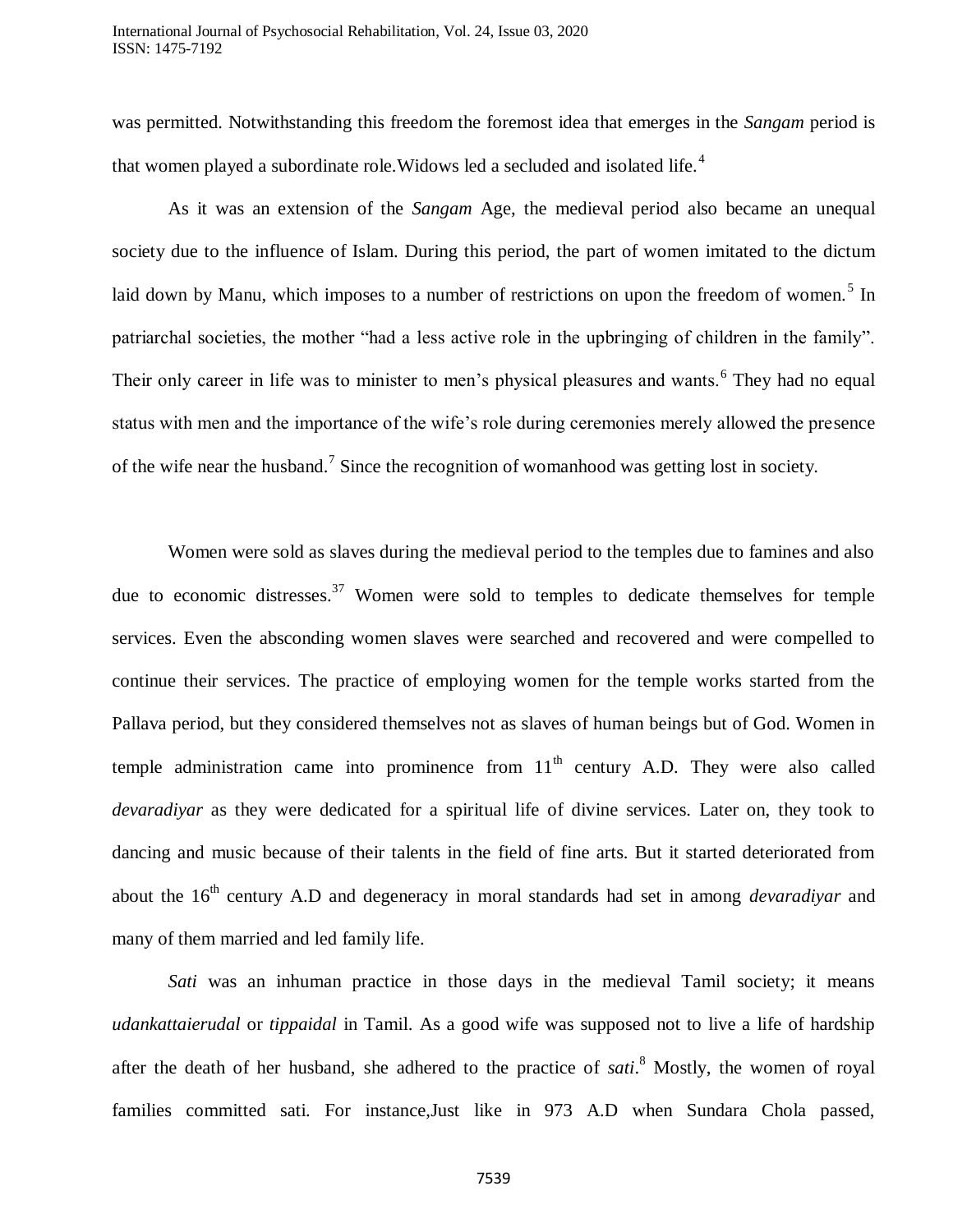VanavanMadevi, his wife, had took her own life in flames.<sup>9</sup> This reveals fact that the practice was adopted in the royal family.

Afterwards, the position of women in the Tamil Nadu was not a good one, both according to the law and in public and social life for many hundred years. Through the ages, most women found it easy to be submissive as they were conditioned to enjoy a soporific feeling of satisfaction if they went along with the traditions and customs that their elders believed in.

In the colonial period, women again looked down in social status due to the British adoption of non-interference policy in the societal and religious life of the native individuals initially. So, this kind of attitude towards Indian women perpetuates women in leading a confined life. Philosophically, the female was perceived to be a totally different race and subordinate to a man. It was held in a moment of complete obedience, refused all privileges, and stayed enslaved. They were treated as an appendage of men with a distinct and humbly accepted conception of their family duties and obligations. In the early period of the British rule, women were not even aware of their rights.<sup>10</sup>

Christian missionaries have also been leaders in the area of education for women. The women of the early missionaries and independent missionary people, all of whom had been there, took most of this service. In India in the nineteenth century, education system wasn't really embraced by females of any sort, even less by those of respected societies. In 1834, just 1% of Indian women were recorded to learn how to read.

Since the very beginning missionaries had been disturbing at the criminal activities in India like the sati (sacrifice of wives on funeral pyres of the married men), the execution of outcasts as well as the sacrificing of girls.

William Carey stayed responsible for passing an act for the first against infanticide in India after his arrival in 1793. In one year, he recorded finding the remains of a baby near Malda, who was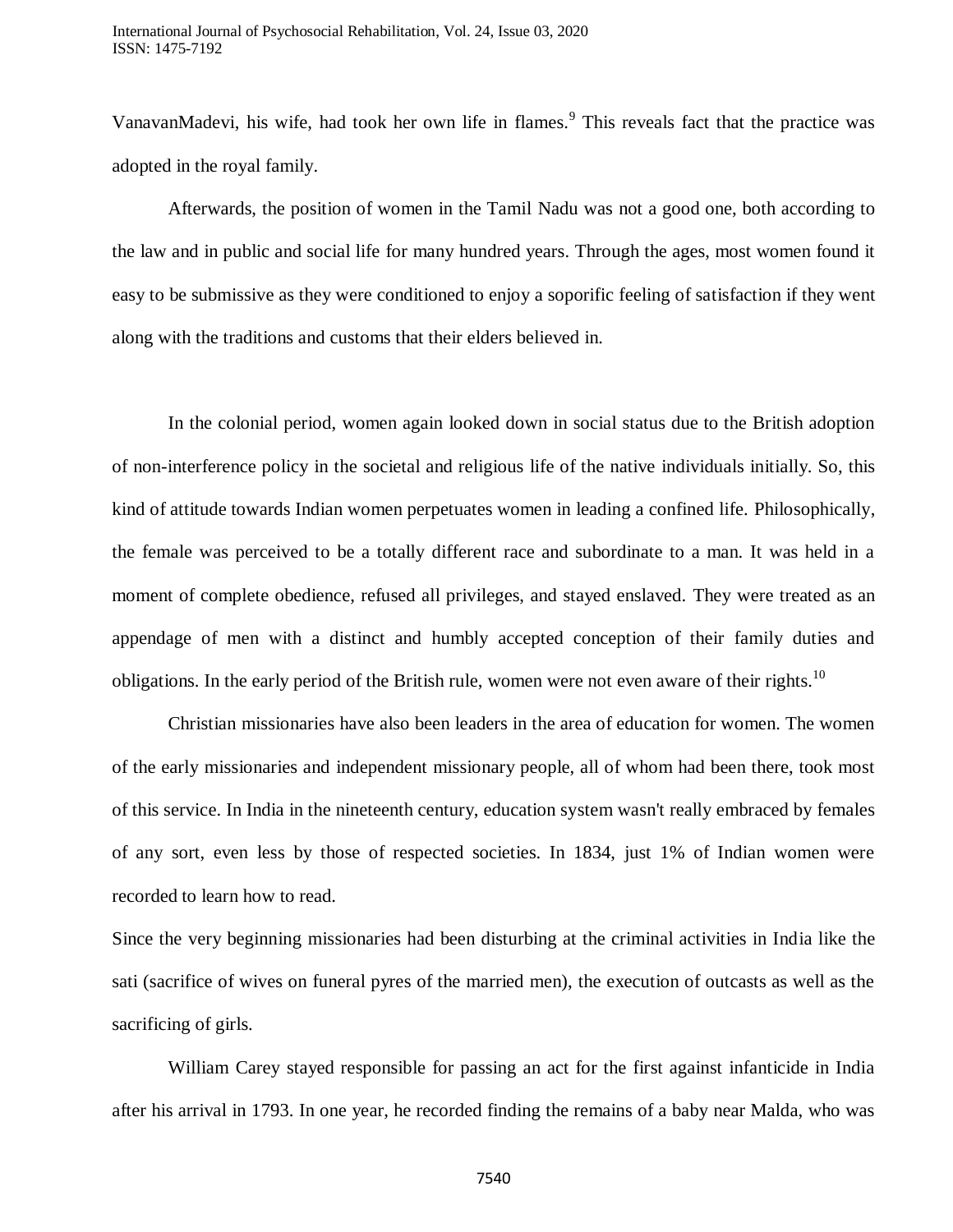first sacrificially given to the deity but instead left for black insects to feed. He also heard, in order to satisfy promises undertaken for responses to the prayers, that kids were cast in the ganga river. Carey exploited his ties with others in power to lobby for its abolition of these kind of activities. Then presiding officer Lord Wellesley invited him to comment on the subject, which he later proclaimed in 1802 to be an act of cruelty, but which, if found, would be murdered by anyone who carried out those heinous actions.

Carey used his writings to inform the world about humanitarian problems. The Friend of India's first subject recorded a detailed study of a real sati. Eventually, he retained the ritual in front of the public interest as well as tried everything he wanted to see sati eliminated. Ram Mohan Roy by 1814, was part of Carey's sati campaigns. Carey and his fellow Serampre, equipped with details of 439 wife burnings, requested the state to prohibit practices under rule. Initially almost no amendment was observed, leading to heavy resistance from high-ranking Hindu politicians. The Christians managed to keep up their momentum, and gradually the people switched against the Orthodox Hindus. The order to ban practice of Sati on the East India Corporation was eventually signed by Lord William Bentinck in 1829.

Programs have since been set up for mentally unstable and disadvantaged individuals. In 1884, a group of sisters founded the first establishment for the impaired in Bombay. until then, christians and Protestant Catholics have founded a variety of homes across India for the neglected, oppressed, and exploited. The Mukti Mission at Kedegoan, Pune, established by PanditaRamabai in 1898 for girls left homeless and neglected children, is two of the most remarkable of these centres. The second, the Dohnavur Fellowship, had first been founded by Amy Carmichael in South India in 1901. Its aim was to save girls who'd been coerced into temple trafficking.

Over the years, Christians have often become worried regarding the tradition of child marriage, which includes associations of children under five years of age between Hindus. Carey 's approach was to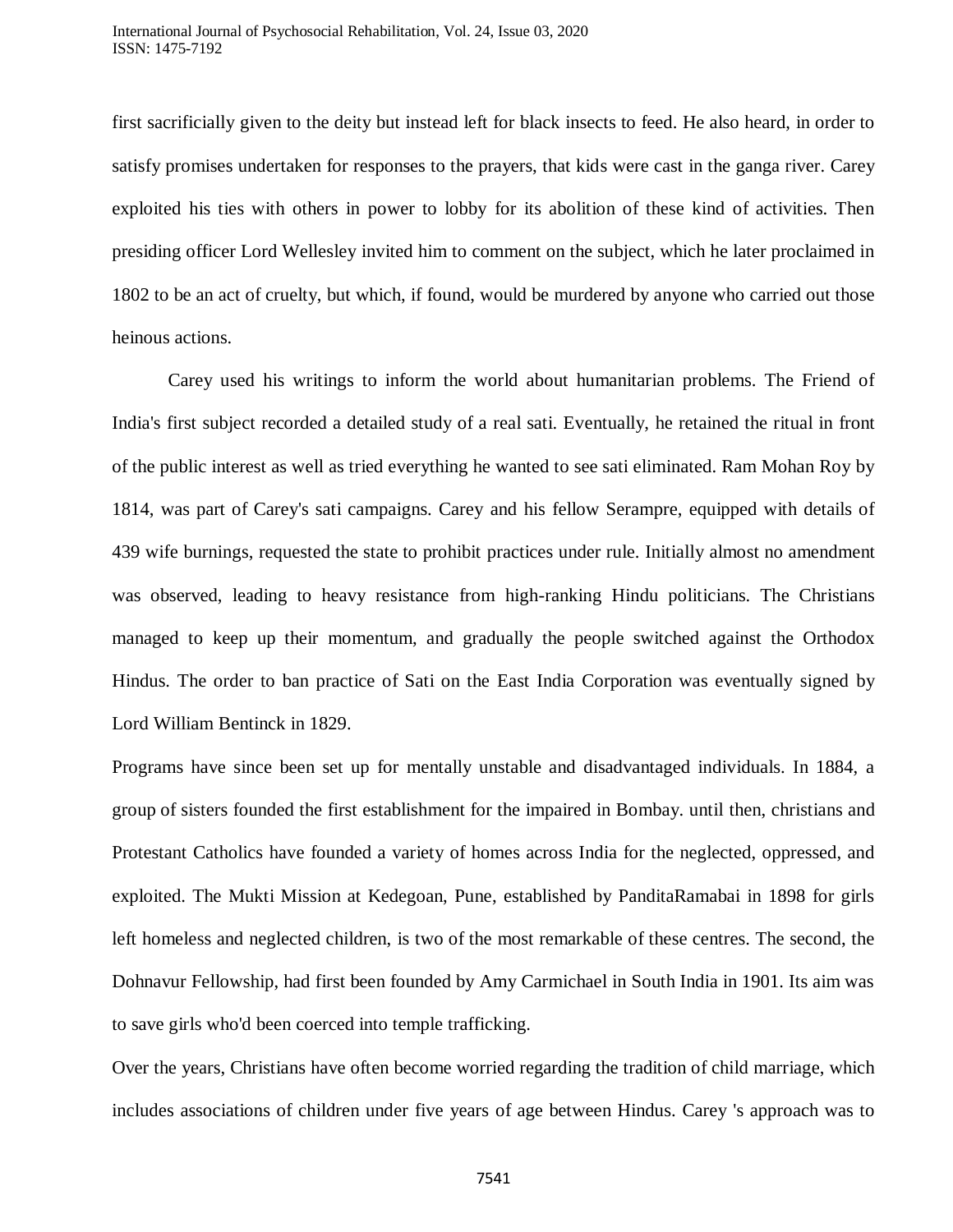encourage women's education. Child marriage was forbidden by the legislation in 1929. Since that day, Christians also made a deliberate attempt to help the remarriage of the woman.

As females had faced several various kinds of crimes, Violence in India says in its study that regardless while women might be victims of violations like as theft, fraud etc., they are mostly recognised as 'women's crimes' as they are particularly targeted by woman irrespective of gender. "Women Abuse" is categorised in two large ranges by the NCRB: Indian Penal Code, Special and Local (SLL) Rule.

# **I - Indian Penal Code (IPC)**

India "s leading code of criminal procedure is indeed the Indian Penal Code (IPC). This is a complete code that encompasses all areas of criminal procedure that are relevant. The code was prepared on the advice of the first Indian Law Commission formed by Lord Thomas Babington Macaulay in 1834 under the Charter Act of 1833. There are 512 sections of the Indian Penal Code of 1860, separated by 23 sections. The Code begins with an introduction, offers examples and exemptions and encompasses a wider spectrum of crimes.

The types of crimes listed under the IPC include (a) Commission of Sati (Prevention) Act, 1987. (b)Dowry Prohibition Act, 1961,1956, (c) Indecent Representation of Women (Prohibition) Act, 1986, and (d) Rape (Sections 375 and 376),

# **Indian Penal Code Categories of Crimes against Women**

### **Rape**

Sexual assault is perhaps the most violent way of assaulting women and destroys the cornerstone of the life of an individual. It violates the honour and reputation of a woman as an individual. It is regarded as the theft and dishonor of a woman in her chastity. Sexual assault is the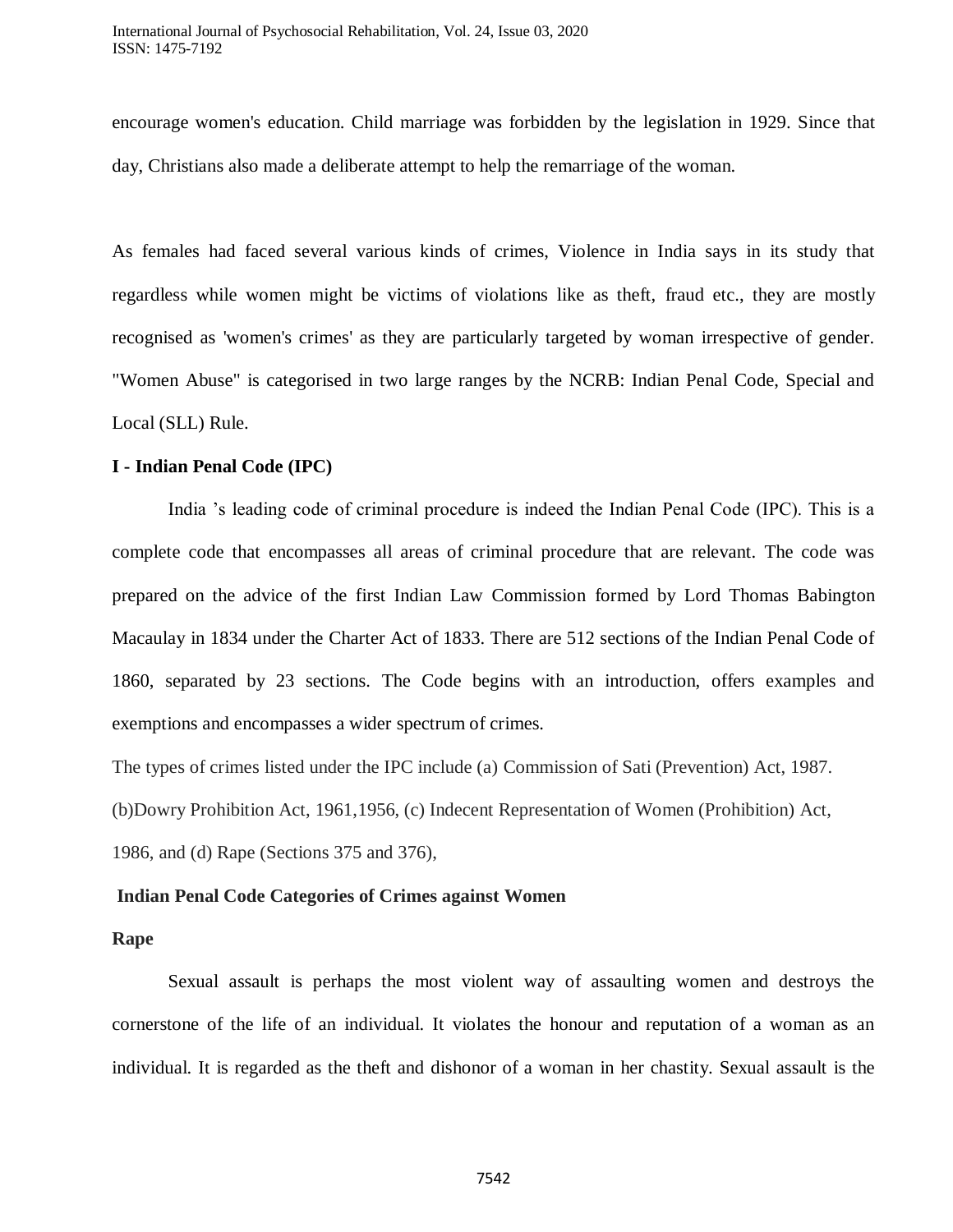only criminality that suffers more destruction and social unacceptableness and is sometimes alluded to as "deathless tragedy" or "walking dead." $11$ 

The IPC notes that an individual is engaging in rape because he has, without his knowledge, intimate affairs with a woman, intimidating or instilling fear of obtaining their permission, misconceived by persuading a women that she has been lawfully committed with him, gaining their knowledge if they are impaired or unable to comprehend or with a women under the age of  $16$ .<sup>12</sup>

It is important to keep in mind that Section 375 of the IPC includes the exception to the sexual assault claiming that a male sexual relation with a wife, not even under age of fifteen, is not abuse. The sexual violence does not include rape. In 2006, the Indian legislature first recognised marital abuse as an offence by implementing the revamped Domestic Violence Defense Act. As a consequence, the IPC strengthened the concept of woman's mental, mental and economic abuse. In regard to judiciarilydivorced spouses is the only relevant rule concerned with marital rape.(Section 376A). Sexual assault is the one felony in which the perpetrator is still accused of being involved in the abuse.

#### **Kidnapping and Abduction**

Even without permission of the legal parent, the abduction is withdrawn or enticed of a child. The kidnapping and abduction in our community have become a regular issue. From the media accounts, it is surprising to see countless girls and women kidnapped or brought to a hangar for economic purposes. 80% of girls abducted are assaulted and transferred to harems. Many fatalities have taken place because of abuse, abuse attempts and societal strain. Most girls get psychologically distressed after being stolen, molest or assaulted or acquire a neurological disorder. Many are captured for fear of arrest or penalty, however, also are executed. Slow legislative functions, silenced people, the societal approach to the victims and the absence of cultural help for the abused woman have compounded the issue..<sup>13</sup>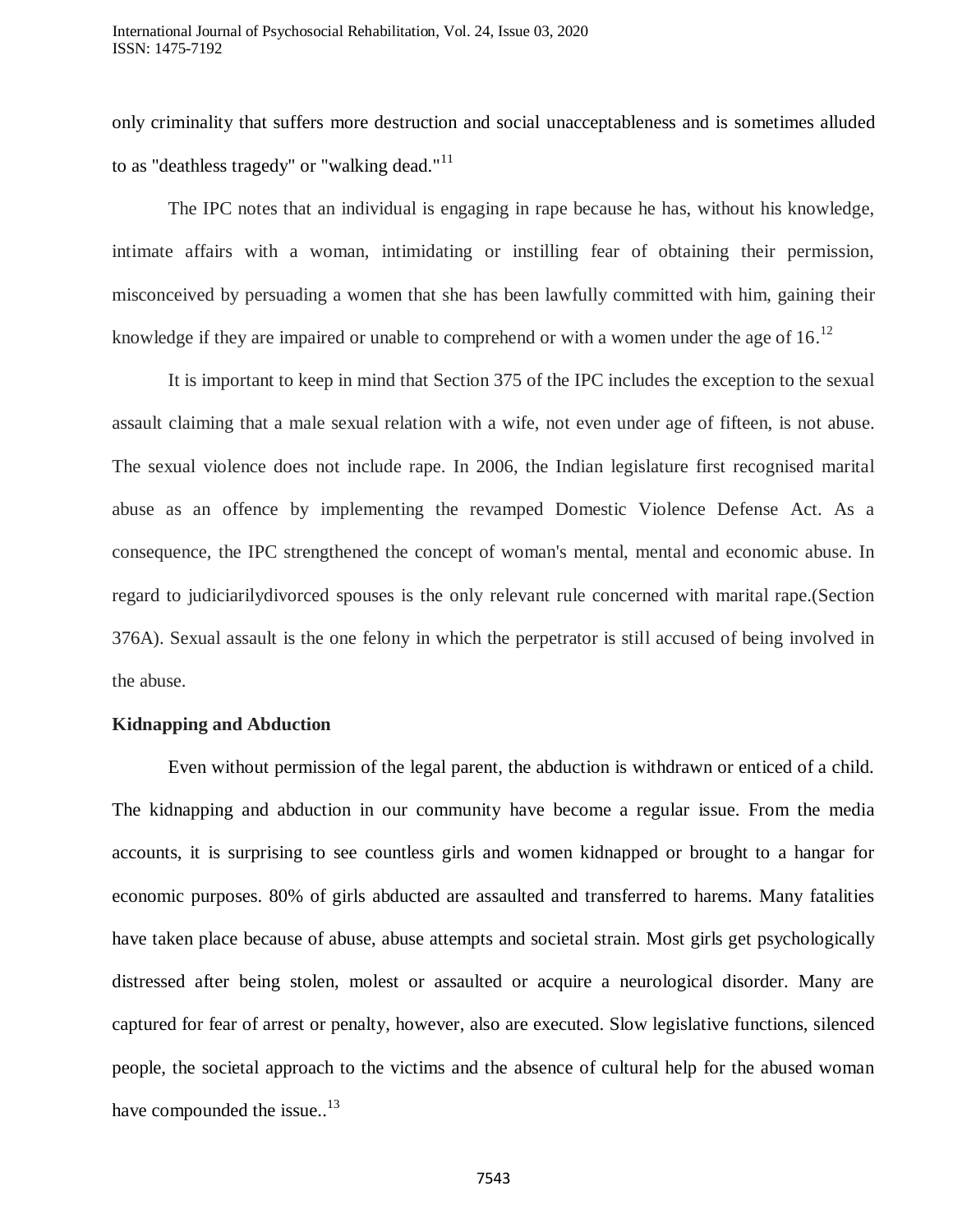Sections 363–373 of the IPC clarify the abduction and kidnapping as unlawful under the given situations: (a) as a consequence of the abduction of a child for begging or trying to extort, (b) for the intent of robbery, extortion, imprisonment, prostitution or arranged marriages, (c) as a consequence of the procurement of minor children, (d) the repatriation of children from overseas nations, and (e) for the purchasing or auction of minor people.

#### **Homicide for Dowry and Dowry Deaths or their Attempts**

Dowry corresponds to the assets brought to her marriage by women. This property can involve objects, objects or assets. The bride price scheme is equally widespread among all the tribes and societies of Tamil Nadu. The extent of dowry largely depends on the bridegroom's socialist system, schooling, profession and income. The balance shall be charged either in money or in the form of gold or jewels or goods.

The partner's confidentiality as well as the complicity of the friends and family are the source of many of these dowry killings. In dowry killings, middle-class women exhibit a significant incidence of victimization then lower-class or upper-class females. And over 80% of the perpetrators aged 22- 25 years old, which means they're not only young mentally, but also psychologically and mentally.. The structure of the community plays an important role in the event of bride burning.

#### **The Dowry Prohibition Act**

#### **(i) Molestation**

The abuse involves applying "crime power" against an particular woman against indignantly or to realize that her dignity is usually violated".<sup>14</sup>

#### **(ii) Torture**

498A of the IPC, under this Section, husband torturing her married woman (or relative of the husband), physically or emotionally, meaning subject her to brutality in the subsequent behaviors: (a) harassment (IPC, Act No. 45 Section 498A, 1860). (b) any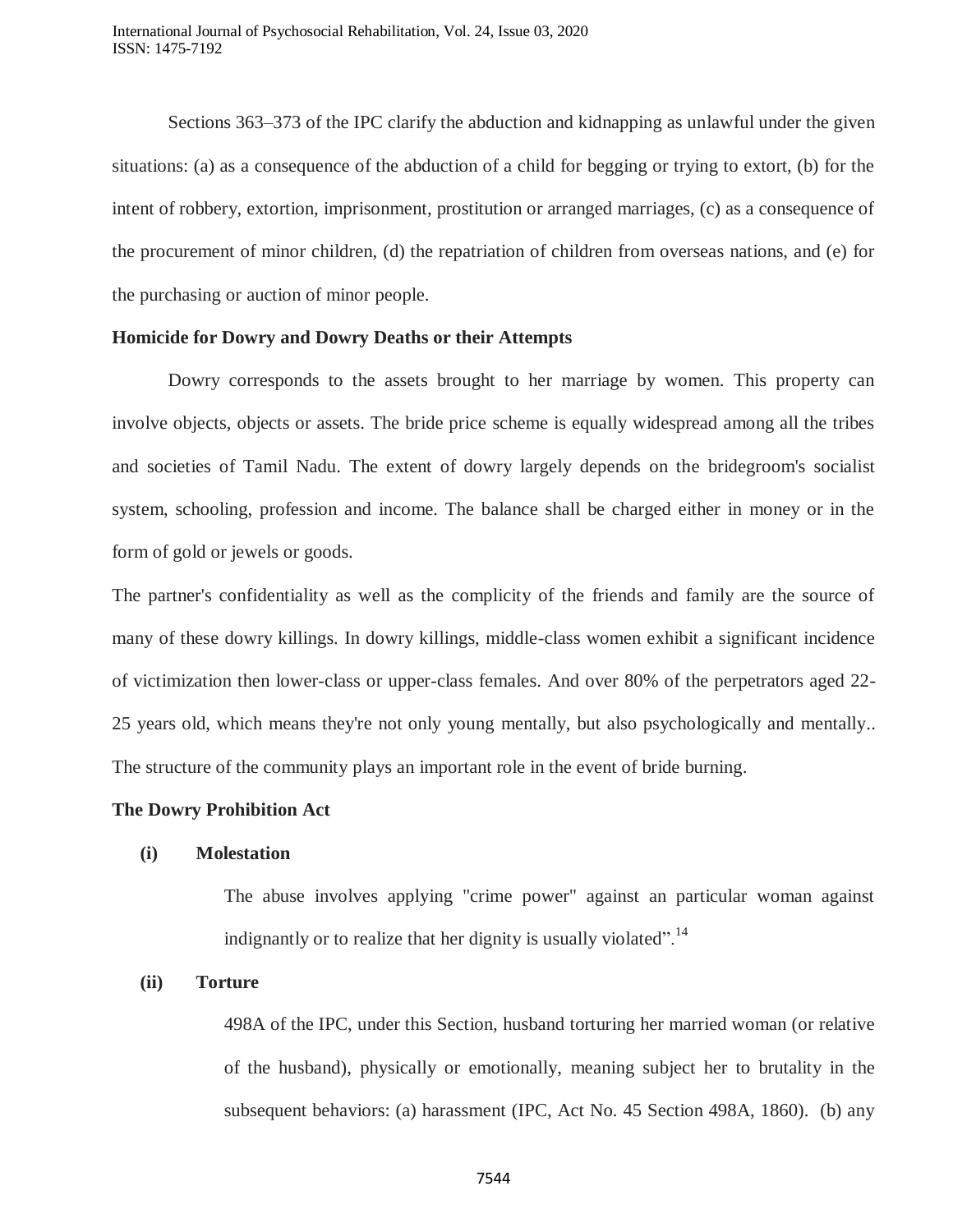behaviour that induced suicide by the individual, or (c) any actions that would inflict significant harm to an individual or that would endanger her life.

### **(iii) Importation**

Anybody that is under 21 years of age from other countries to India for coerced, kidnapped or immoral sexual activity is illegal.<sup>15</sup>

### **(iv) Sexual Harassment**

Violence against women often concerns with offending the dignity of any female and is described in Section 509 of the IPC as phrases, noises, actions or items meant to really be noticed or observed by a female and/or to interfere with the safety of a female.<sup>16</sup>

# **II -SPECIAL AND LOCAL LAW**

### **(i) Immoral Traffic (Prevention) Act**

The Unethical Trafficking (Prevention) Act, 1956, had been enacted in order for India to comply only with convention on the protection of Trafficking in Persons and the Abuse of the Labour others and, established in New York in 1950. The statute enables it unlawful that people be trafficked and sexually abused for business reasons. The Act received two revisions (in 1979 and 1987), yet it did not viewed as an successful deterrence. In reaction, a further reform was introduced in 2007 titled The Unethical Trafficking (Prevention) Improvement Measure. The Legislative Standing Committee on people management Policy was invited to review and document on the Act. The commission suggested some amendments; however the Act could not even be enacted because it dwindled in both houses of government.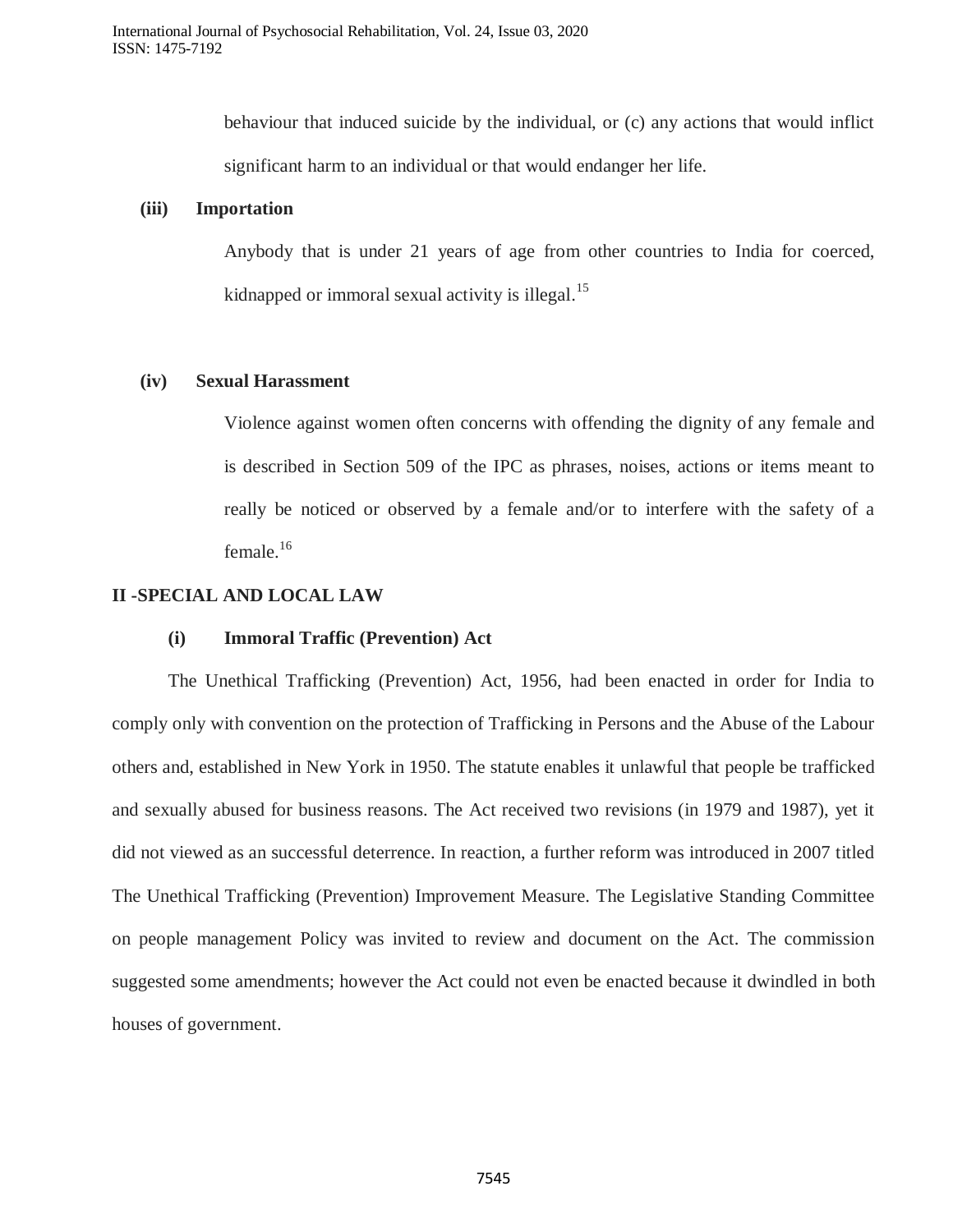It recommends prohibitions to: give or take dowries, claim cash gift and bid or submit dowry in wedding ads. Also it finds that every arrangement to give or take a dowry is null. It authorises jurisdictions to name many more Dowry restriction officials as it considers necessary under such a Act to practice authority and controls.

### **(ii) Prostitution And Trafficking**

Although certain forms of sex are compiled under the Unethical Trafficking (Prevention) Act, 1956, others linked to child molestation are struggled with explicitly under the Indian Penal Code. Minor girls' procurations (for the intent of compelling or seducing unlawful connexions were to be rendered or likely to be compelled to participate in unlawful partnerships when a girl below the age of 18 (which is deemed a minor by statute). Under Sections 373 & 374 of the IPC, the export or procurement of children for sex is unlawful. Furthermore, the law specifically specified that when a juvenile is prepared for a "assaults on women" described above, there are so many other atrocities that just aren't sex-based. Other extreme genderbased atrocities in India involve woman feticide, female genital mutilation, pregnancy and slavery. Some of these are listed in this section.

### **(iii) Other Crimes against Women**

Although the NCRB identifies the moral decisions clearly, it does not authorise the individual who conducts such operations to discuss sex with the pregnant mother or her family and friends in phrase, sign or some other way (Chatterji 2008).

### **(iv) Commission of Sati (Prevention) Act**

This legislation was enacted in 1987 as a consequence of mass demonstrations following Roop Kanwar's "satim" or public dismemberment. Sati is an old - fashioned Hindu widow's practise of immolation on the cremation burning fire of her spouse. This practise prevailed amongst certain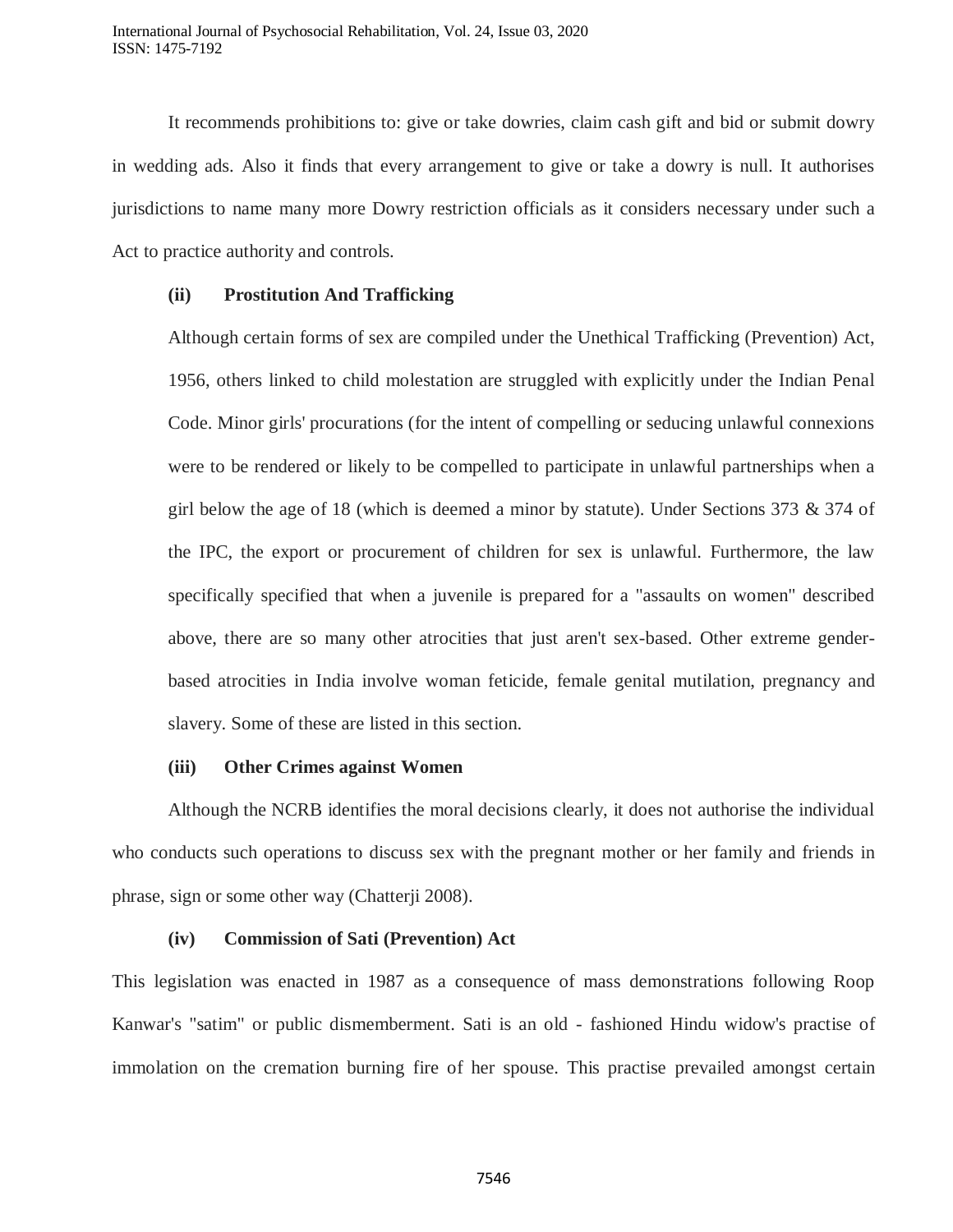denominations of medieval civilizations, who thought it a huge privilege for the wife to die on her spouse's cremation burning fire.

The Sati (Prevention) Committee bill was promulgated to allow satia commission to be more effectively stopped and glorified. The Legislation notes in its incorporation: "Sati or the naming or burial of married women or females is an indispensable activity in insurrection against the senses of the human race and none of India's faiths."

### **(v) Indecent Representation Of Women (Prohibition) Act**

To ban the pornographic portrayal of women, in 1986, this Act was passed by Parliament by means of ads or in magazines, articles, drawings, illustrations or in some other way. The Act reacted to the requirements of the feminism rights to counter deceptive portrayals of women in the industry.

#### **(vi) Female Feticide and Infanticide**

A modern model of violence against women in India was created by the first use of ectopic pregnancy in 1975 and legalization of abortions in 1972. Through gender identification methods, the termination of women's fetuses was common. Even before the 1750s, in some of these areas of India, there has been female genital mutilation.

Infanticide applies to the murder by a woman, a parent or anybody else who cares for a minor infant under the age of one year (Kolloor, 1990). Moms were contaminated even before girl child was breast-feeder. It was confirmed. The worsening sex proportions of children in India represent these practices.

Over the decades, there has continued to decrease for the estimates of the sexual ratio of minors in the zero to six year old age group (Chaterji, 2008). Of 948 people in 1951, 935 people reduced to 1,000 women in 2002, 912 women in 2011 to 1,000 men. In 2001, 934 women decreased to 1,000 men. The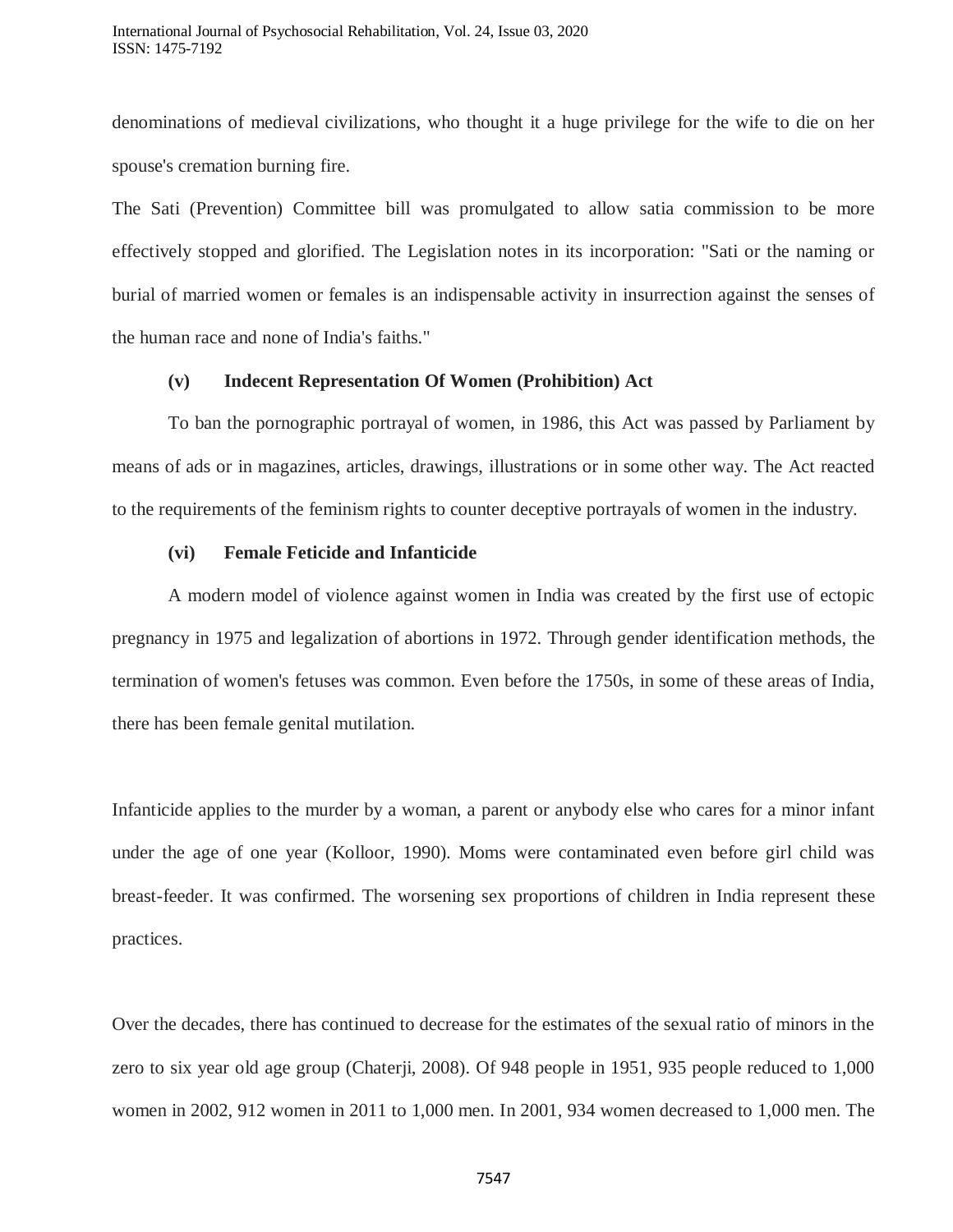government also adopted the Pre-Nature Diagnose Science Act, 1994, acknowledging that the systematic feticide that utilizes diagnostic tools for gender selection is patriarchal and breaches the universal equality before the law. Pre-natal medical testing will be used for medical diagnostics exclusively but not for gender, as specified by this Act.

The following Table has been drawn from the particulars derived from the Crime Review Reports of Tamil Nadu Police.

| S.No.            | <b>Status of the Cases</b>                                   | <b>Number of Cases</b> |
|------------------|--------------------------------------------------------------|------------------------|
| 1.               | Pending Investigation from previous year                     | 5017                   |
| 2.               | Reported during 2017                                         | 5399                   |
| 3.               | Transferred to the other state or Agency                     | 09                     |
| $\overline{4}$ . | Concluded as Decisive Report Untrue                          | 12                     |
| 5.               | Concluded as Blunder of Fact or of Law or Civil Disagreement | 856                    |
| 6.               | Cases true but insufficient Evidence or untraced or No Clue  | 207                    |

**Table – I -Showing Disposal of Crime committed against Women cases by Police during 2017**

# **Table-II - Showing Deposal of Crimes committed against Women cases by Court during 2017**

| S.No.            | <b>Status Cases</b>                    | Number of |
|------------------|----------------------------------------|-----------|
|                  |                                        | Cases     |
|                  | Pending Trial from the Previous year   | 18,232    |
| 2                | Directed for Trial throughout the year | 4,742     |
| 3.               | <b>Total instances for Trial</b>       | 22,974    |
| $\overline{4}$ . | Withdrawn from Prosecution             | 61        |
| 5.               | Compounded or compromised              | 47        |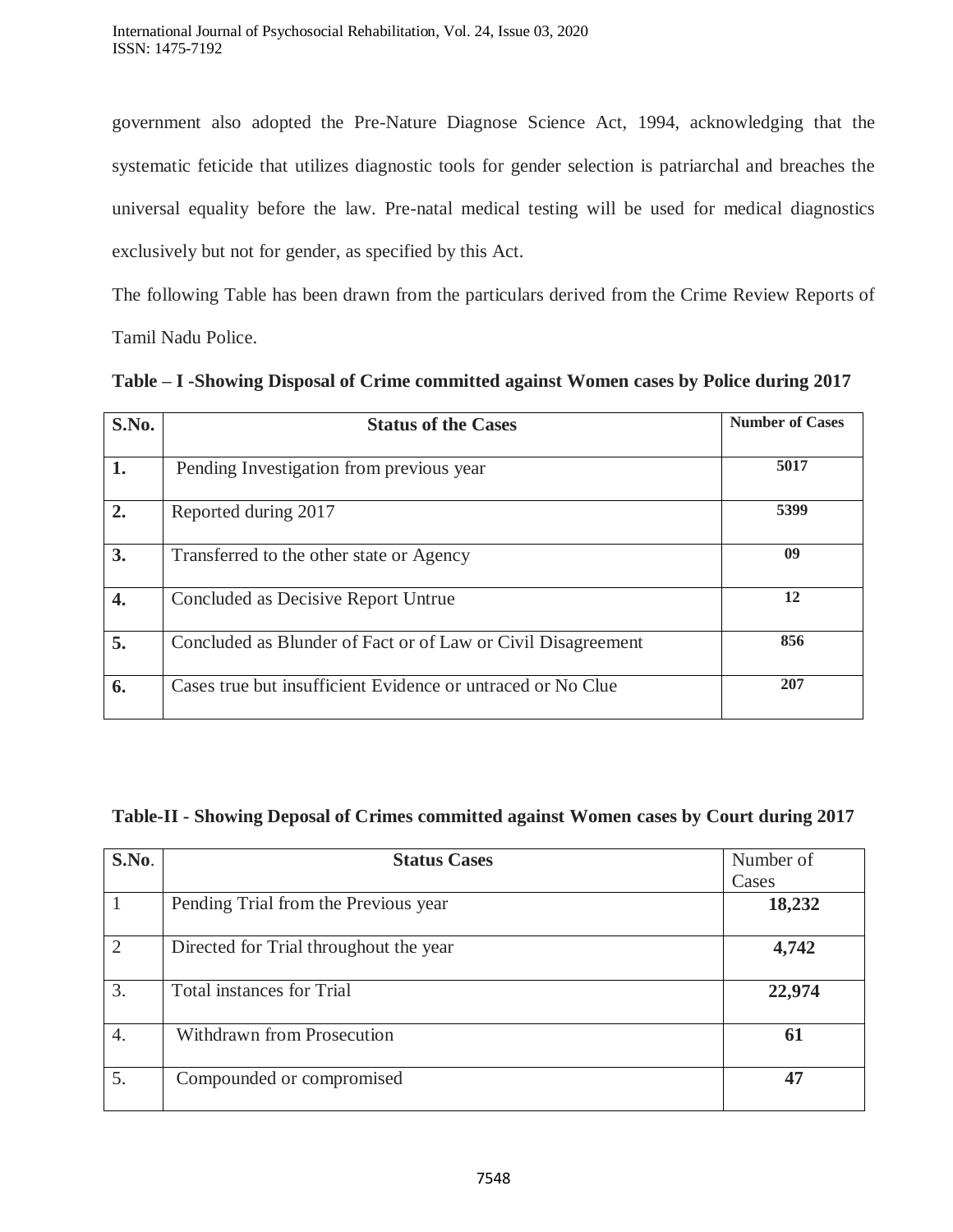| Disposed off without Trial | 165 |
|----------------------------|-----|

It is known from the above table that there were 22,974 pending cases for Trial. It is also important to note that there were 856 situationsconcluded as Slipup of Fact or of Regulation or Civil Dispute. From the above study, the following conclusion has been drawn.

#### **Conclusion**

Women enjoyed great respect in Tamil society during the ancient period. During the Vedic period in particular, they enjoyed treatment with men and enjoyed equal even the right of choosing their life partners. They also have attended cultural events, festivals and functions. It is also known from the sources that the child marriage was not favoured and also allowed the Widows to remarry. But they became victims to men domination with the advent of Manu Code and also during Sangam age. The child marriage were began to be encouraged and women education was denied. They also began to lose many of their rights when Chastity was given importance in the society.

During the medieval period, the society became unequal on account of the rise of Islam as religion. The women were reduced to a living being to administer the men"s wants and pleasures. No equal status either in home or in the public life. The society came to extent of selling women as slaves to temple service during Pallava period. It was prominence in  $11<sup>th</sup>$  century and they were called Devaradiyar. "Udaankattaierudal" [Sati] was an inhuman practice which was practiced in the royal families.

The Christian Missionaries were the first to introduce Education for women when only are out of a hundred of Indian Females can read and write in 1834. The role of Carley in abolishing infanticide in India is still remembered in India. Along with Raja Ram Mohan Roy, Carey campaigned against Sati and finally Lord William Bentinck abolished Sati.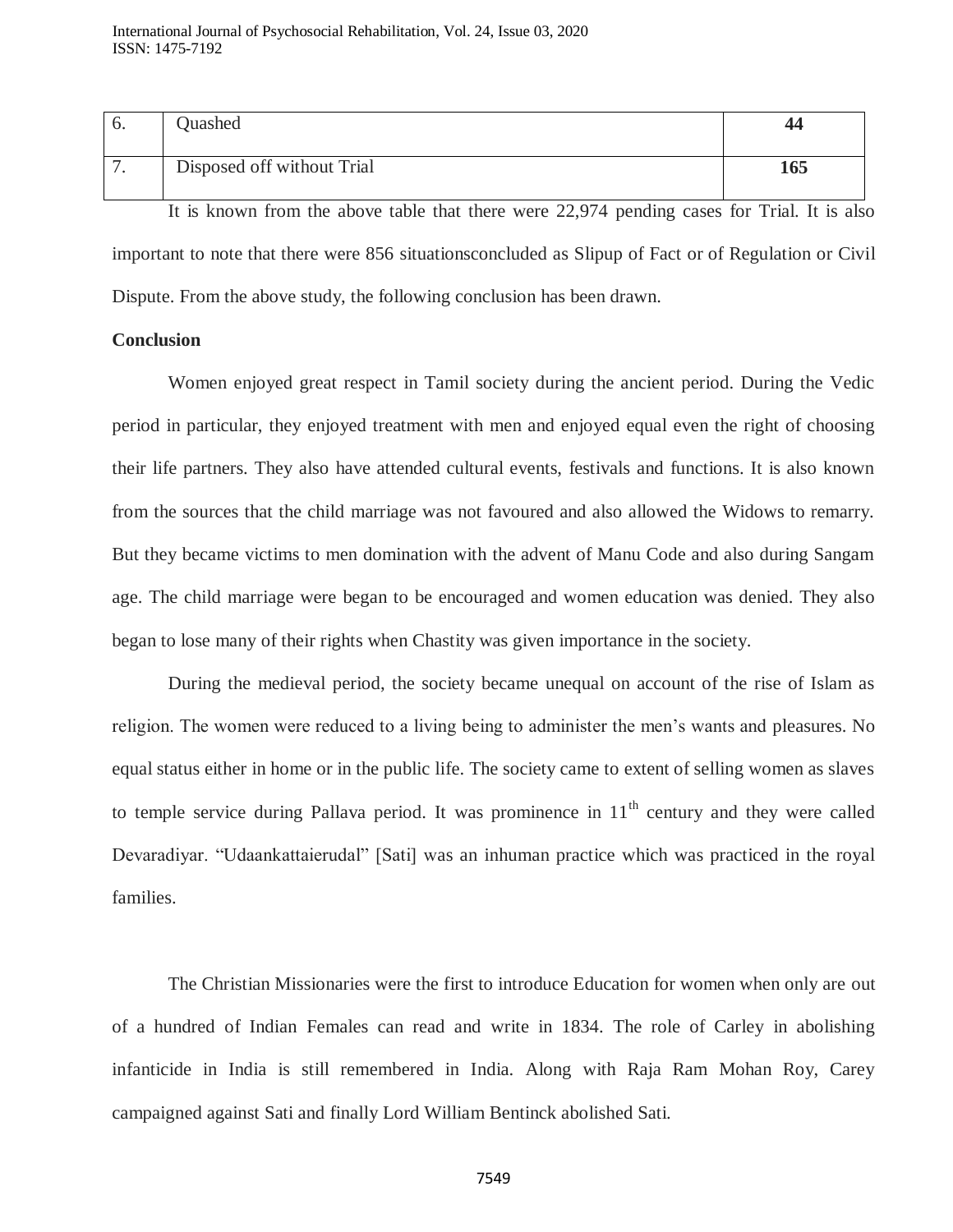After reviewing the Crime Review Reports of Tamil Nadu Police, this study also endorsed the view of Krishnaji, Rustagi and Mukherjeethat highest of the Crimes anti women go under reported for comprehensible motives such as social stigma, disbelief in legal mechanisms, fear of vengeance and so on.

It should also be remembered that the majority of women rely financially on the same individuals who rape women. A woman who is a survivor of violence is continuously victims of the framework, which can secure and get her relief, for a prolonged period of time.

<sup>2</sup>*Kuruntogai*; 159.

 $\overline{\phantom{a}}$ 

<sup>4</sup>*Narrinai:* 353: 1-2.

<sup>5</sup>Max-Muller (Ed). *The Laws of Manu*, Vol.XXV, 1886, pp.327-328.

<sup>6</sup>Abbe.J.A.Dubois, *Hindu manners, Customs, and Ceremonies*, Asian Educational Services, New Delhi, 1992, p.324.

<sup>1</sup> P.S Joshi, *Cultural History of Ancient India (Ancient Indian Social and Political Institution)*, Chand & Company, New Delhi, 1978, p.29.

<sup>3</sup> . N.Subrahmaniam, *Sangam Polity The Administration and Social Life afterSangam Tamils*, Madras, 1966, p.285.

<sup>7</sup>R.Rajalakshmi, *Tamil Polity*, Ennes Publications, Madurai 1983, p.181.